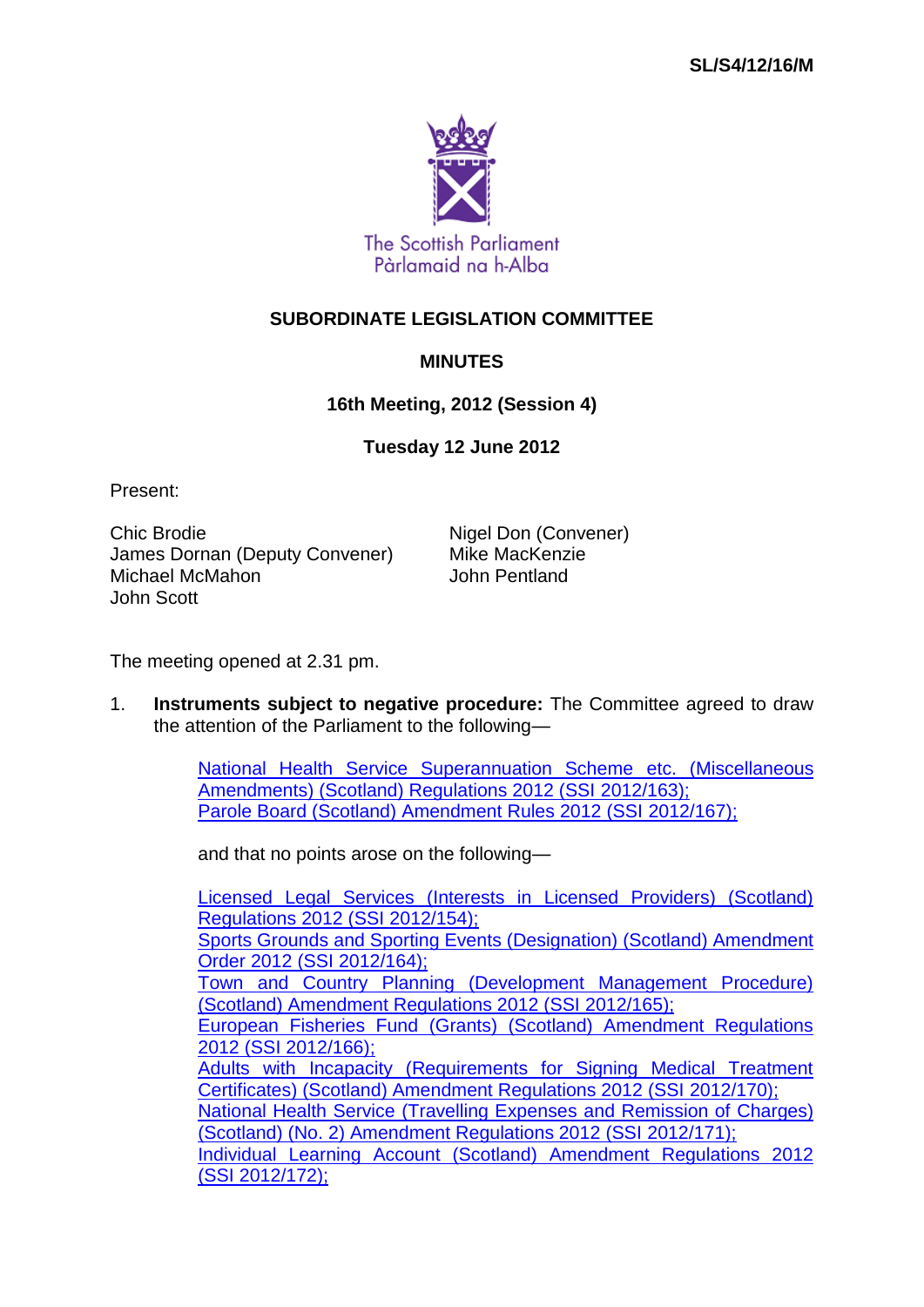[Poultry Health Scheme \(Fees\) \(Scotland\) Regulations 2012](http://www.legislation.gov.uk/ssi/2012/176/contents/made)  (SSI [2012/176\);](http://www.legislation.gov.uk/ssi/2012/176/contents/made) [Animal By-Products \(Miscellaneous Amendments\)](http://www.legislation.gov.uk/ssi/2012/179/contents/made) (Scotland) Regulations 2012 (SSI [2012/179\);](http://www.legislation.gov.uk/ssi/2012/179/contents/made) [Property Factors \(Registration\) \(Scotland\) Regulations 2012](http://www.legislation.gov.uk/ssi/2012/181/contents/made)  (SSI [2012/181\);](http://www.legislation.gov.uk/ssi/2012/181/contents/made) [Leader Grants \(Scotland\) Amendment Regulations 2012 \(SSI](http://www.legislation.gov.uk/ssi/2012/182/contents/made) 2012/182); [Marine Licensing \(Fees\) \(Scotland\) Amendment Regulations 2012](http://www.legislation.gov.uk/ssi/2012/183/contents/made)  (SSI [2012/183\).](http://www.legislation.gov.uk/ssi/2012/183/contents/made)

2. **Instruments not subject to any parliamentary procedure:** The Committee agreed to draw the attention of the Parliament to the following—

> [Criminal Justice and Licensing \(Scotland\) Act 2010 \(Commencement](http://www.legislation.gov.uk/ssi/2012/160/contents/made)  No. [10 and Saving Provisions\) Order 2012 \(SSI](http://www.legislation.gov.uk/ssi/2012/160/contents/made) 2012/160 (C.15)); [Bluetongue \(Scotland\) Amendment Order 2012 \(SSI](http://www.legislation.gov.uk/ssi/2012/184/contents/made) 2012/184);

and that no points arose on the following—

[Property Factors \(Scotland\) Act 2011 \(Commencement No.](http://www.legislation.gov.uk/ssi/2012/149/contents/made) 2 and [Transitional\) Order 2012 \(SSI](http://www.legislation.gov.uk/ssi/2012/149/contents/made) 2012/149 (C.12)).

- 3. **Scottish Civil Justice Council and Criminal Legal Assistance Bill:** The Committee considered the delegated powers provisions in the Bill at Stage 1 and agreed to seek further information from the Scottish Government in writing.
- 4. **Welfare Reform (Further Provision) (Scotland) Bill:** The Committee noted the Scottish Government's response to its Stage 1 report.
- 5. **Crime and Courts Bill (UK Parliament legislation):** The Committee considered the powers to make subordinate legislation conferred on Scottish Ministers in the Crime and Courts Bill (UK Parliament legislation) and agreed the contents of a report to the lead committee.
- 6. **Electoral Registration and Administration Bill (UK Parliament legislation):**  The Committee considered the powers to make subordinate legislation conferred on Scottish Ministers in the Electoral Registration and Administration Bill (UK Parliament legislation) and agreed the contents of a report to the lead committee.
- 7. **Local Government Finance Bill (UK Parliament legislation):** The Committee considered the powers to make subordinate legislation conferred on Scottish Ministers in the Local Government Finance Bill (UK Parliament legislation) and agreed the contents of a report to the lead committee.

The meeting closed at 2.58 pm.